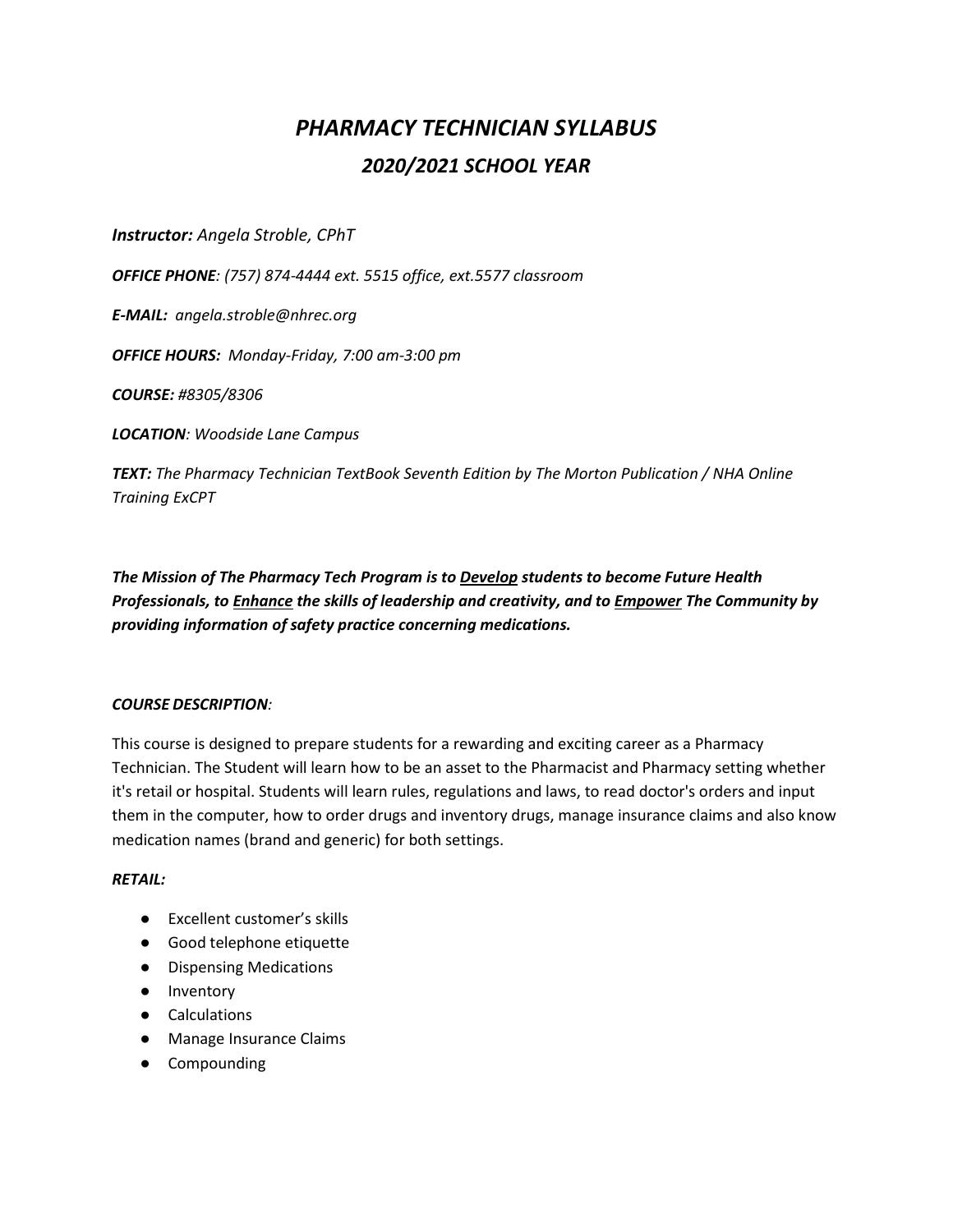## *HOSPITAL:*

- Prepare IV medications
- Discuss automated machines
- Unit Dosing
- Calculations
- Nursing units

The method of instruction in this course will include lecture, PowerPoint, class discussion, practical exercises, computerized games, online lessons and Guest Speakers.

Students are expected to read and do all assignments. Test and quizzes will be announced; however during 2<sup>nd</sup> semester, students will begin preparing for Certification Exam using The Online Training. In event of absences, it will be the **student's responsibility** to contact the instructor for any missed work.

## *CLASS RULES:*

- Follow all of the rules in the 'Student Handbook
- Respect all classmates and teacher
- Keep your hands to yourself and do not touch others or their possessions
- All students are required to arrive to class with supplies at 7:40am for Morning class and 12:15pm for Afternoon class (In class instruction).
- Virtual Learning Days and Times will be Tuesday and Thursday 8:00-8:30 and 12:30-1:00 (on Google Meet).
- No profanity, inappropriate conversations, or body language
- No dishonesty
- Be responsible
- No Cheating or Plagiarism
- No cell phones in class. Cell phones will be locked in a cabinet during class time.
- **No outside class work permitted during instruction**. Outside work **MAY** be completed prior to class and during break.
- **Students will turned in all absence notes to Mrs. Stroble.**

## *DRESS CODE:*

- Monday, Wednesday, Friday class—regular school attire.
- Lab Days: Tuesdays and Thursdays—Khaki pants/slacks/jeans, lab jacket and closed toe shoes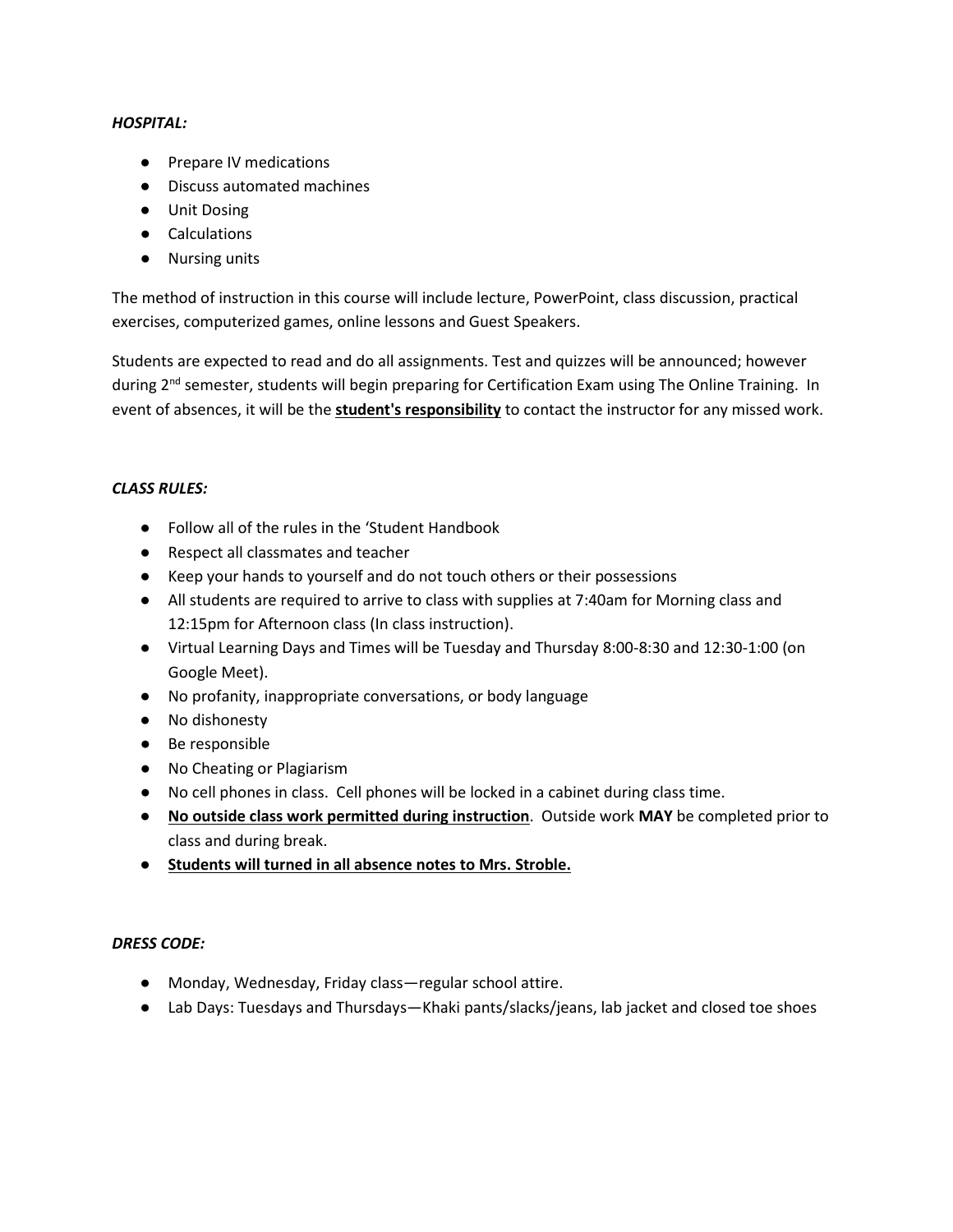## *SUPPLIES:*

- 3 Inch Binder
- Binder Dividers
- 1 pack of College Rule Paper
- #2 Pencils or 0.7MM Mechanical Pencils
- Highlighters—at least 2
- Sheet Protectors
- 1 box of Tissues

## *STUDENTS WILL BE EVALUATED BASED ON THE FOLLOWING:*

**Employability Skills**: (34%) These are skills needed to be successful in the workforce. Examples of these skills include, but are not limited to, effective communication, time management, the ability to follow directions and safety rules, the ability to work independently and as a team player, personal appearance, proper use of vocabulary and terminology, class attendance, and respect for self and others.

**Related Instruction**: (33%) Worksheets, vocabulary, projects and other classroom assignments will be used to determine the overall related instruction grade.

**Competencies:** (33%) An outlined teaching skills given by the Virginia Department of Education Based Task/Competency List for Pharmacy Technician course. Also included in this category is a basic understanding of Virginia's Workplace Readiness Skills.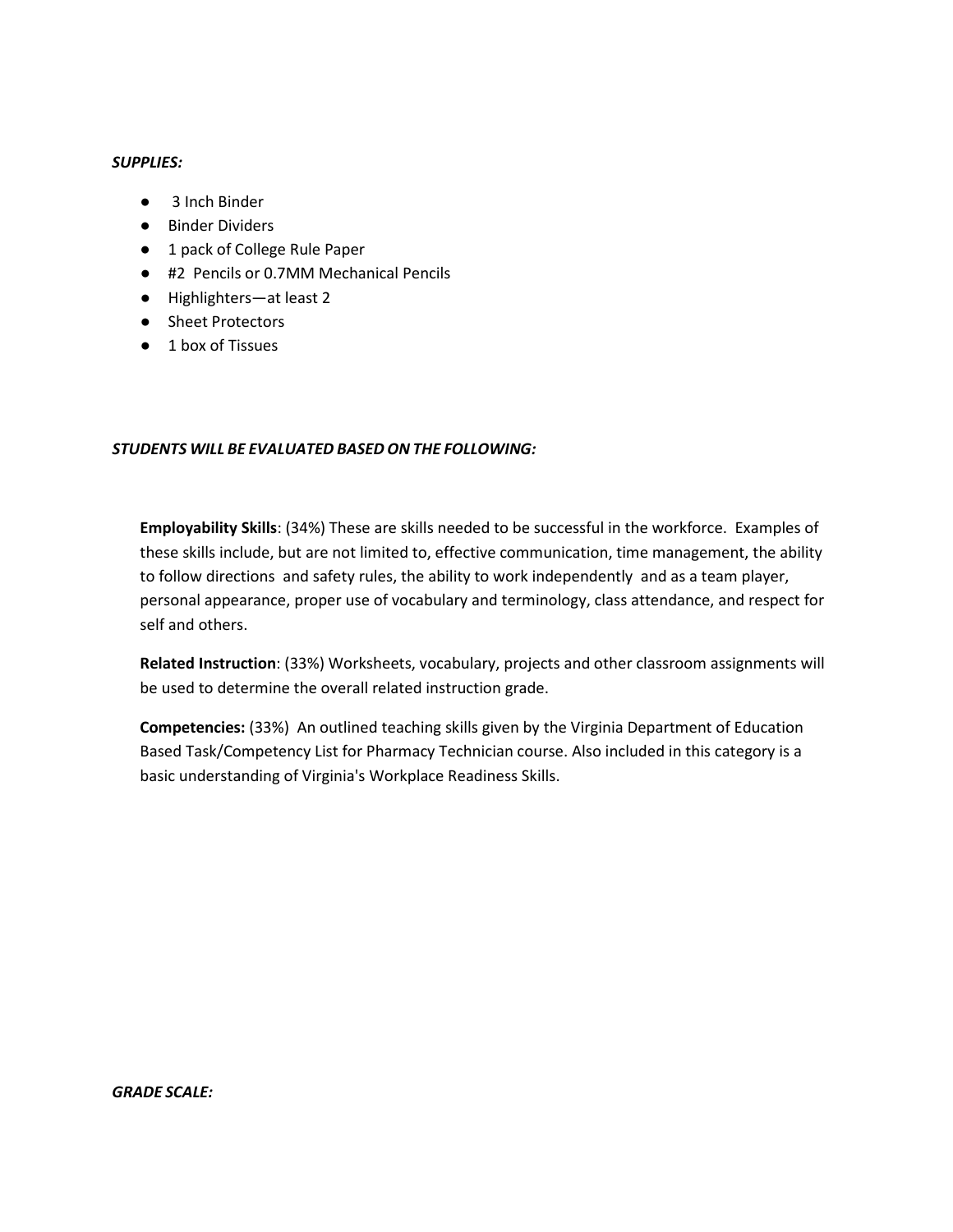The grading scale at New Horizons Regional Education Center is as follows:

| 90-100   | А |
|----------|---|
| 80-89    | B |
| 70-79    | C |
| 60-69    | D |
| Below 60 | F |

## *ADHERENCE TO NEW HORIZONS ATTENDANCE POLICY:*

All students are required to attend classes regularly. Policy states that any student may miss a total of four days per quarter without excuse, but the fifth absence equates to failing grade for the quarter. In addition to New Horizons attendance policy, The Pharmacy Tech Program have 420 seat hours that the students should have to be able to receive completion of certification and take the exam.

## *FIELD TRIPS:*

There will be at least one scheduled field trip that will be announced in advance so students will be able to make the necessary arrangements with their school and teachers.

## *HEALTH OCCUPATIONS STUDENT of AMERICA (HOSA):*

All students are required to participate in HOSA. The Instructor will select the students for the following offices: **President, Vice President, Secretary/Treasurer and Reporter**. The officers will be selected no later than **September 30, 2019**.